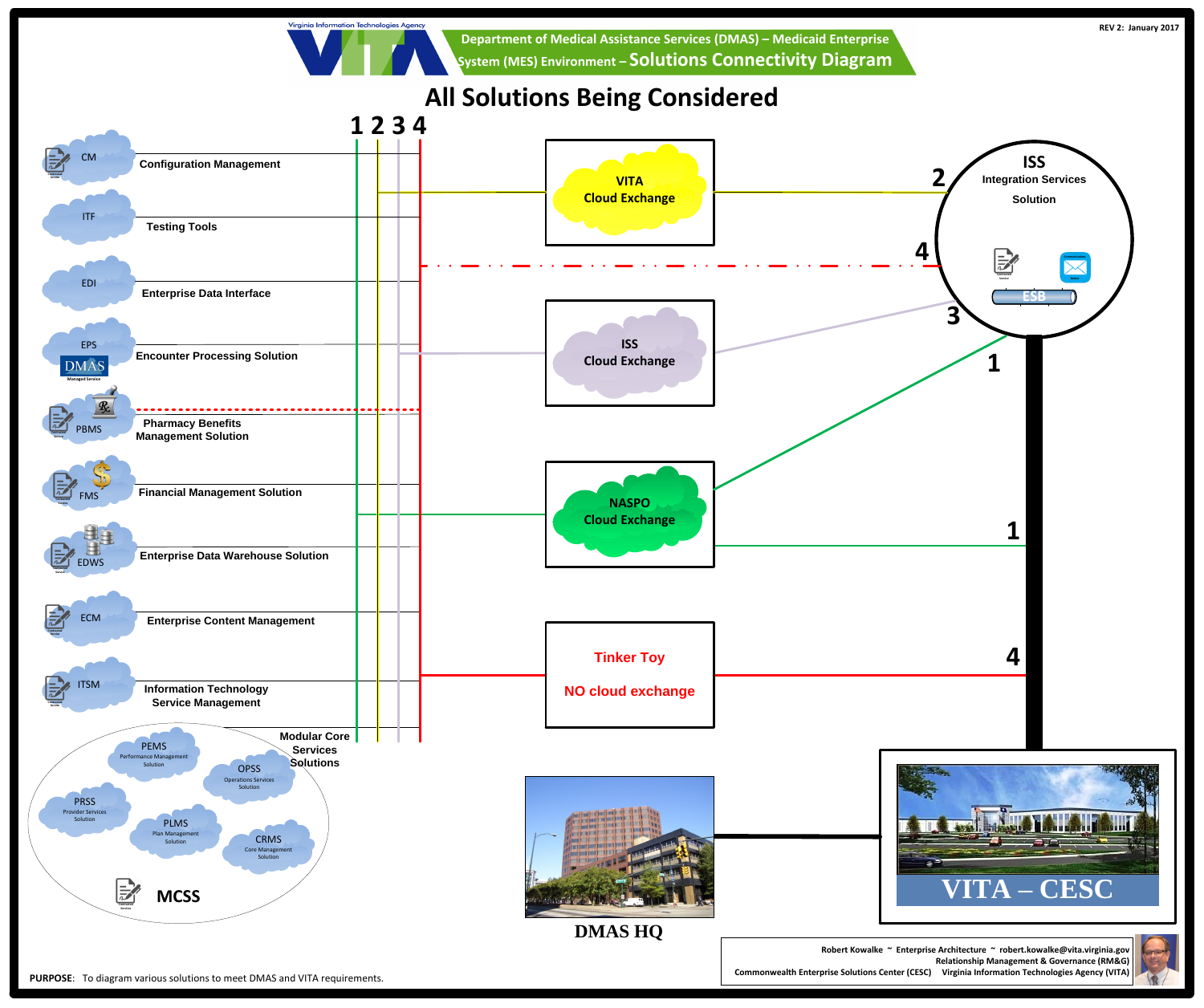





Virginia Information Technologies Agency

# **NASPO Cloud Exchange**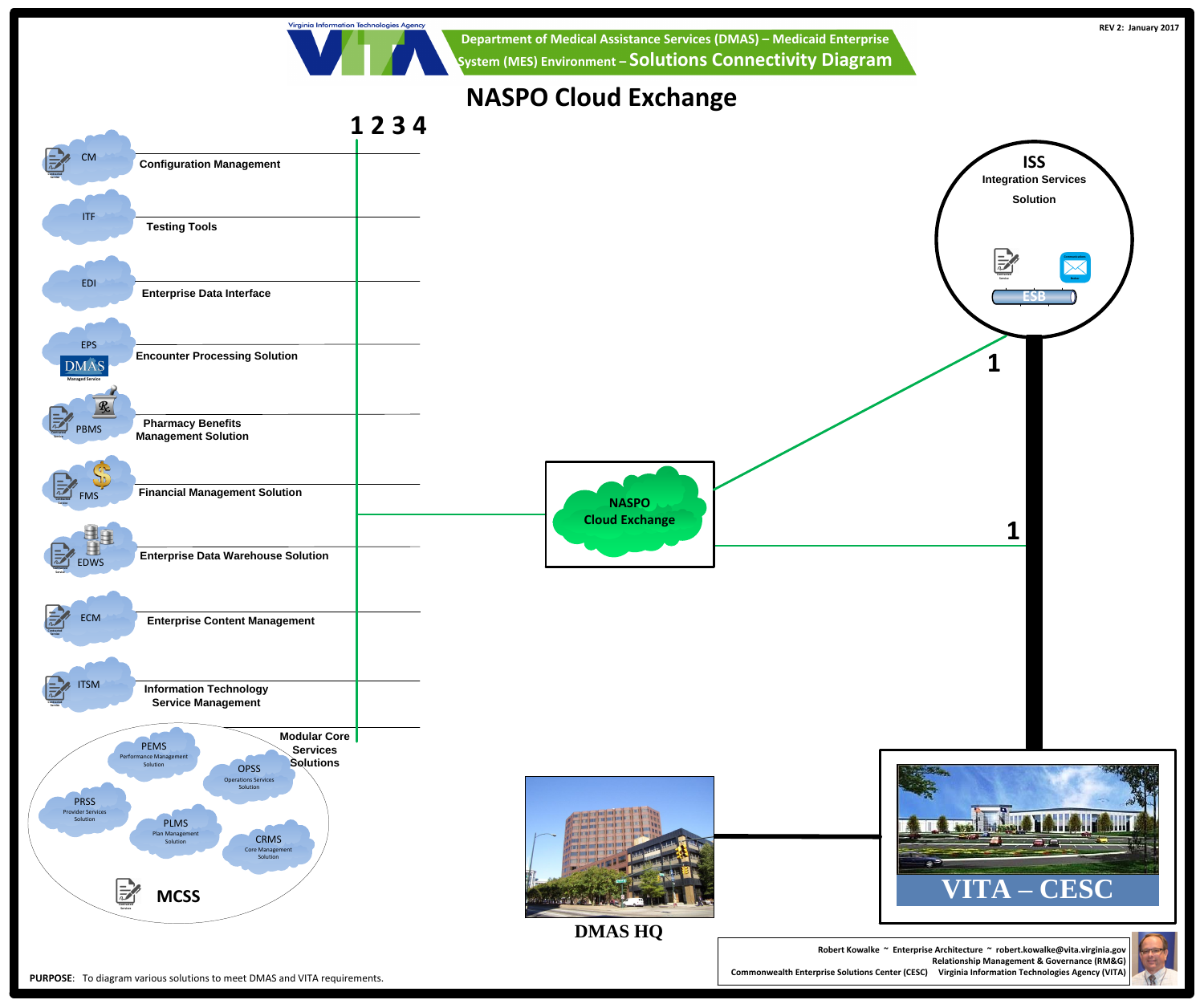



### **1 2 3 4**

Virginia Information Technologies Agency

## **VITA Cloud Exchange Solution**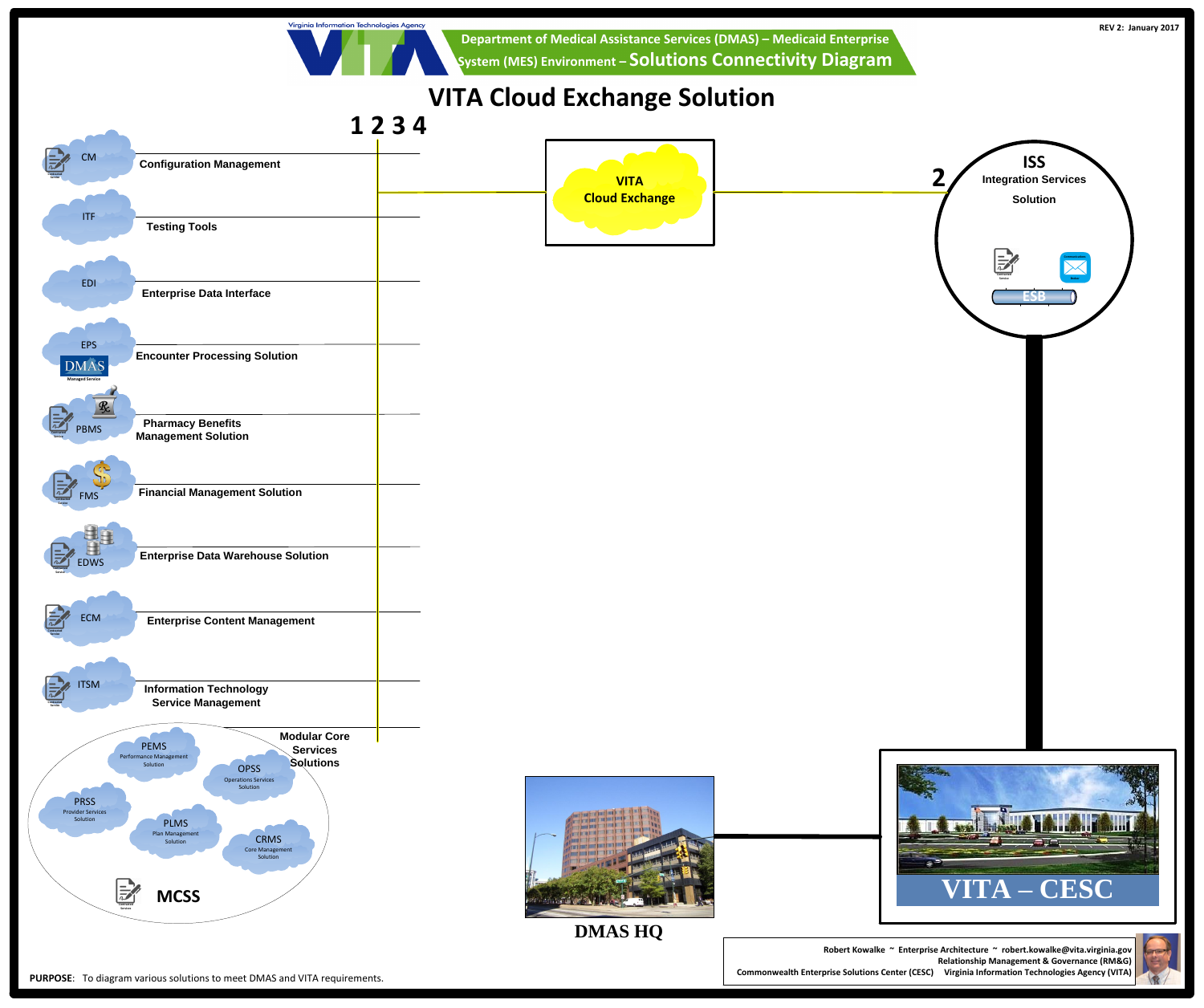

**Commonwealth Enterprise Solutions Center (CESC) Virginia Information Technologies Agency (VITA)**





**Department of Medical Assistance Services (DMAS) – Medicaid Enterprise System (MES) Environment – Solutions Connectivity Diagram**

### **1 2 3 4**

Virginia Information Technologies Agency

## **ISS Cloud Exchange Solution**